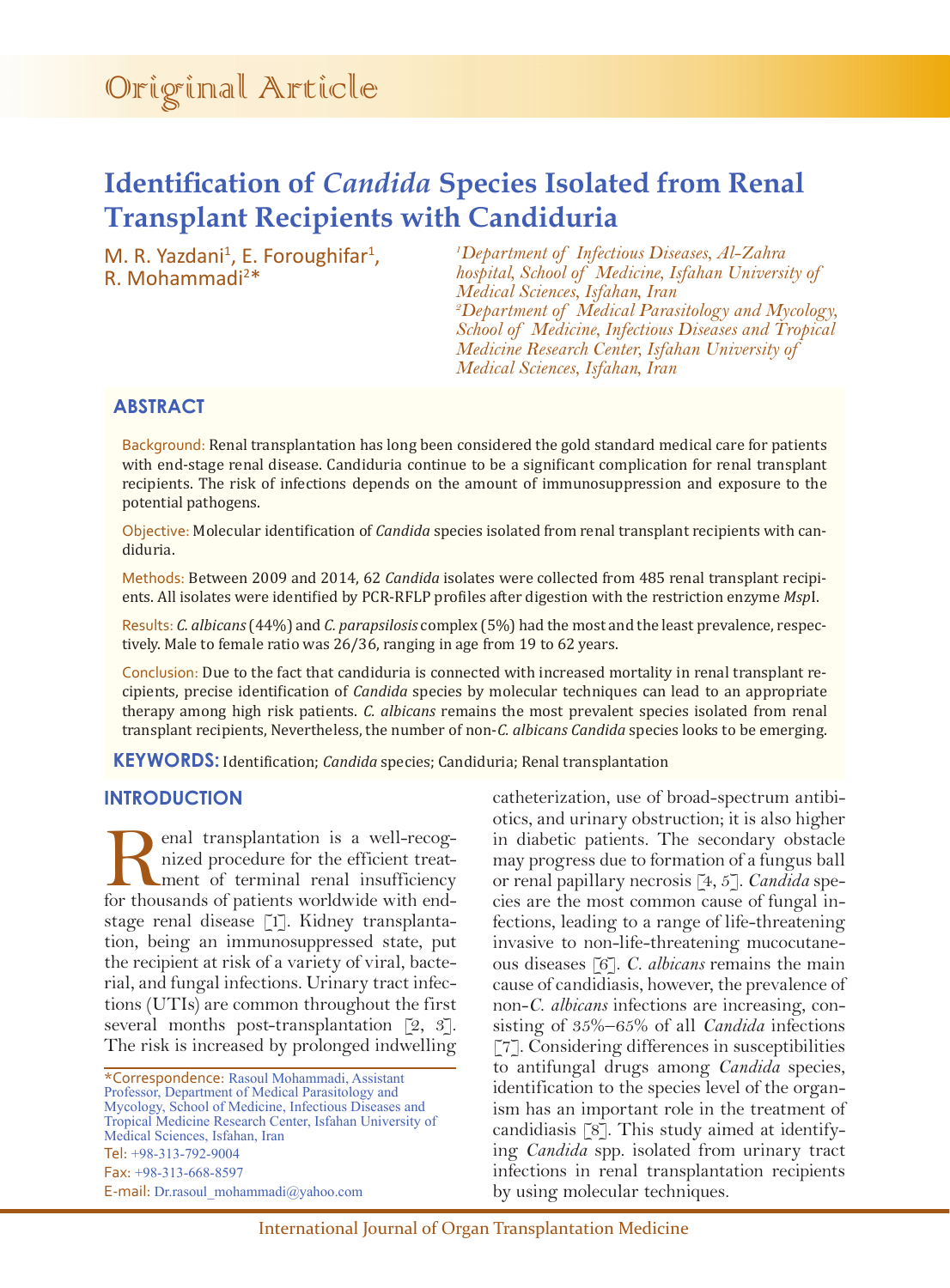

**Figure 1:** Agarose gel electrophoresis of ITS-PCR products of various *Candida* spp. after digestion with *Msp*I. Lanes 1, 2, and 4 are *C. glabrata*, Lanes 3, and 5 are *C. albicans*, and Lane M is a 100-bp DNA size marker.

## **MATERIALS AND METHODS**

A total of 485 renal transplant recipients (849 episodes) was registered in two university hospitals (Al-Zahra and Khorshid) in Isfahan, Central Iran, from May 2009 to August 2014. Tacrolimus, mycophenolate mofetil (CellCept), sirolimus, and cyclosporin were used for patients for immunosuppression. We had a control group including 53 kidney transplant recipients without candiduria. The samples were taken appropriately (*e.g.*, from midstream); all urine samples were examined by repeated urine culture on sabouraud glucose agar (Difco, Detroit, MI, USA), and CHROMagar Candida (Paris, France). The number of yeasts in urine specimens was counted; a count of  $>1000$ colony/mL was considered "candiduria" [9]. Genomic DNA of isolates was extracted using FTA® Elute MicroCards (Whatman Inc, Clifton, NJ, USA) according to the manufacturer's guidelines [10].

Briefly, a loopful of a single colony was suspended in 80–100  $\mu$ L of distilled water and 5 μL of the suspension was transferred to a disc of FTA card (4 mm in diameter) and incubated at 25 °C for at least 5 hrs. The dried papers were eluted in 400 μL sterile water for 10 sec; then, the paper was transferred to a new microtube containing 40 μL distilled water and incubated at 95 °C for 15 min. The paper discs were removed and the water including DNA was used for PCR and stored at -20 °C. Molecular identification of *Candida* strains was performed using an already delineated PCR-RFLP profiles [8, 11].

Briefly, the ITS1-5.8SrDNA-ITS2 region was amplified by a PCR mixture including of  $5 \mu L$ of 10× reaction buffer, 0.4 mM dNTPs, 1.5 mM  $MgCl<sub>2</sub>$ , 2.5 U of Taq polymerase, 30 pmol of both ITS1 (5'-TCC GTA GGT GAA CCT GCG G-3') and ITS4 (5'-TCC TCC GCT TAT TGA TAT GC-3') primers [12] and 2 μL of extracted DNA in a final volume of 50 μL. The PCR cycling conditions comprised: an initial denaturation phase at 94 °C for 5 min, followed by 30 cycles of denaturation at 94 °C for 30 sec, annealing at 55 °C for 45 sec,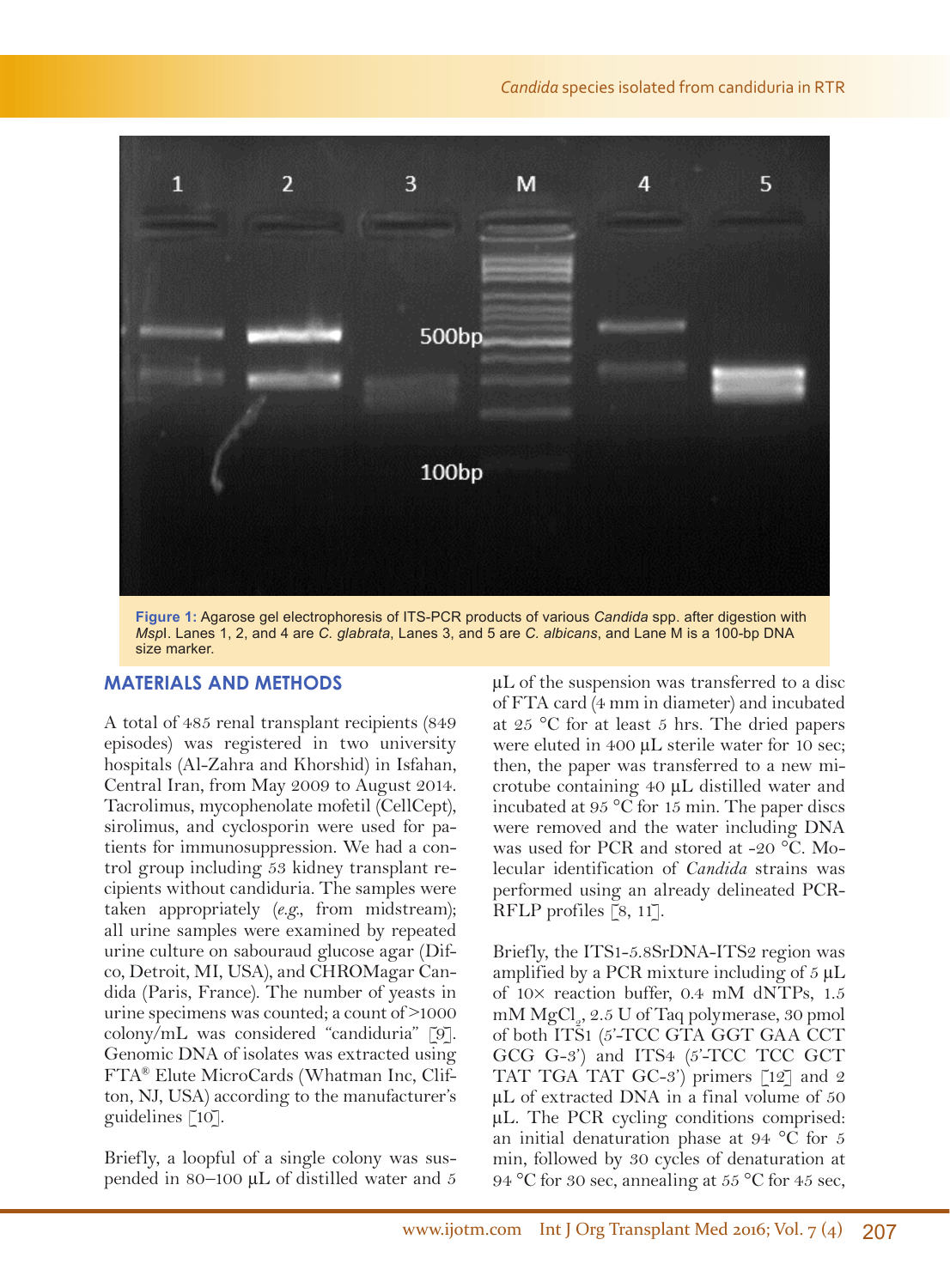| Table 1: Distribution of Candida spp. among renal transplant recipients with candiduria |                    |         |          |
|-----------------------------------------------------------------------------------------|--------------------|---------|----------|
| <i>Candida</i> spp.                                                                     | Frequency, $n(\%)$ |         |          |
|                                                                                         | Male               | Female  | Total    |
| C. albicans                                                                             | 10(39)             | 17(47)  | 27(44)   |
| C. glabrata                                                                             | 8(31)              | 8(22)   | 16(26)   |
| C. tropicalis                                                                           | 3(12)              | 4(11)   | 7(11)    |
| C. krusei                                                                               | 3(12)              | 2(6)    | 5(8)     |
| C. parapsilosis complex                                                                 | 1(4)               | 2(6)    | 3(5)     |
| Mixed infection                                                                         | 1(4)               | 3(8)    | 4(7)     |
| Total                                                                                   | 26(100)            | 36(100) | 62 (100) |

and extension at 72 °C for 1 min, with a final extension phase at 72 °C for 7 min. During the second step, PCR products were digested with the restriction enzyme *Msp*I (Fermentas, Vilnius, Lithuania); 5 μL of each PCR amplicons and 10 μL of RFLP products were separated by gel electrophoresis on 1.5% and 2% agarose gel (containing 0.5 μg/mL ethidium bromide), respectively.

# Statistical Analysis

Data were analyzed with SPSS® for Windows® ver 14.0. Comparison of species distribution and end-stage renal disease was adjusted using Fisher's exact test and *Mann-Whitney U*  test. A p value <0.05 was considered significant.

# **RESULTS**

Sixty-two patients were diagnosed with candiduria (colony counts >1000/mL) and all isolates were identified by PCR-RFLP profile on

| Table 2: Age distribution of patients stratified by<br>sex |                |          |                     |
|------------------------------------------------------------|----------------|----------|---------------------|
| Age Group                                                  | Male           | Female   | Total number<br>(%) |
| $10 - 19$                                                  | 1              | $\Omega$ | 1(2)                |
| $20 - 29$                                                  | 5              | 3        | 8(13)               |
| $30 - 39$                                                  | $\overline{2}$ | 9        | 11(18)              |
| $40 - 49$                                                  | 8              | 9        | 17(27)              |
| $50 - 59$                                                  | 8              | 12       | 20(32)              |
| $60 - 70$                                                  | $\overline{2}$ | 3        | 5(8)                |
| Total                                                      | 26             | 36       | 62 (100)            |

agarose gel (Fig 1). *C. albicans* (44%) and *C. parapsilosis* complex (5%) had the most and the least prevalence, respectively (Table 1). Twenty-six patients were male (42%) and 36 (58%) were female, ranging in age from 19 to 62 years (Table 2). Diabetes mellitus (DM) and high blood pressure (HBP) were the two leading causes of end-stage renal disease among patients with candiduria (Table 3). *C. albicans* was the most prevalent species isolated from diabetic patients (65%), followed by *C. tropicalis* (15%), and *C. glabrata* (15%). Twenty-eight (45%) patients were hospitalized in ICU, 18  $(29\%)$  in transplantation ward, and 16  $(26\%)$ in general medicine ward. Fourteen (22.5%) patients had lower urinary tract symptoms (LUTS) such as dysuria, frequency, and incomplete voiding; 6 (10%) patients had upper urinary tract symptoms (UUTS) including fever, chills, pain and tenderness, nausea, and vomiting, while 42 (68%) were asymptomatic. Table 4 summarizes the association between patients with candiduria and body mass index (BMI) in the present study. The serum creatinine level was 0.7 to 1.3 mg/dL for men and 0.6 to 1.1 mg/dL for women except for eight (13%) patients (Table5). In two (3%) patients, we had transplant rejection. In the control group, we had six (11%) cases of elevated serum creatinine level, two (4%) of transplant rejection, and three (6%) of death. Pneumonia (in two patients) and gastrointestinal bleeding (GIB) (in one patient) were the causes of death in this group. All patients who died (a male and two females) were hospitalized in ICU.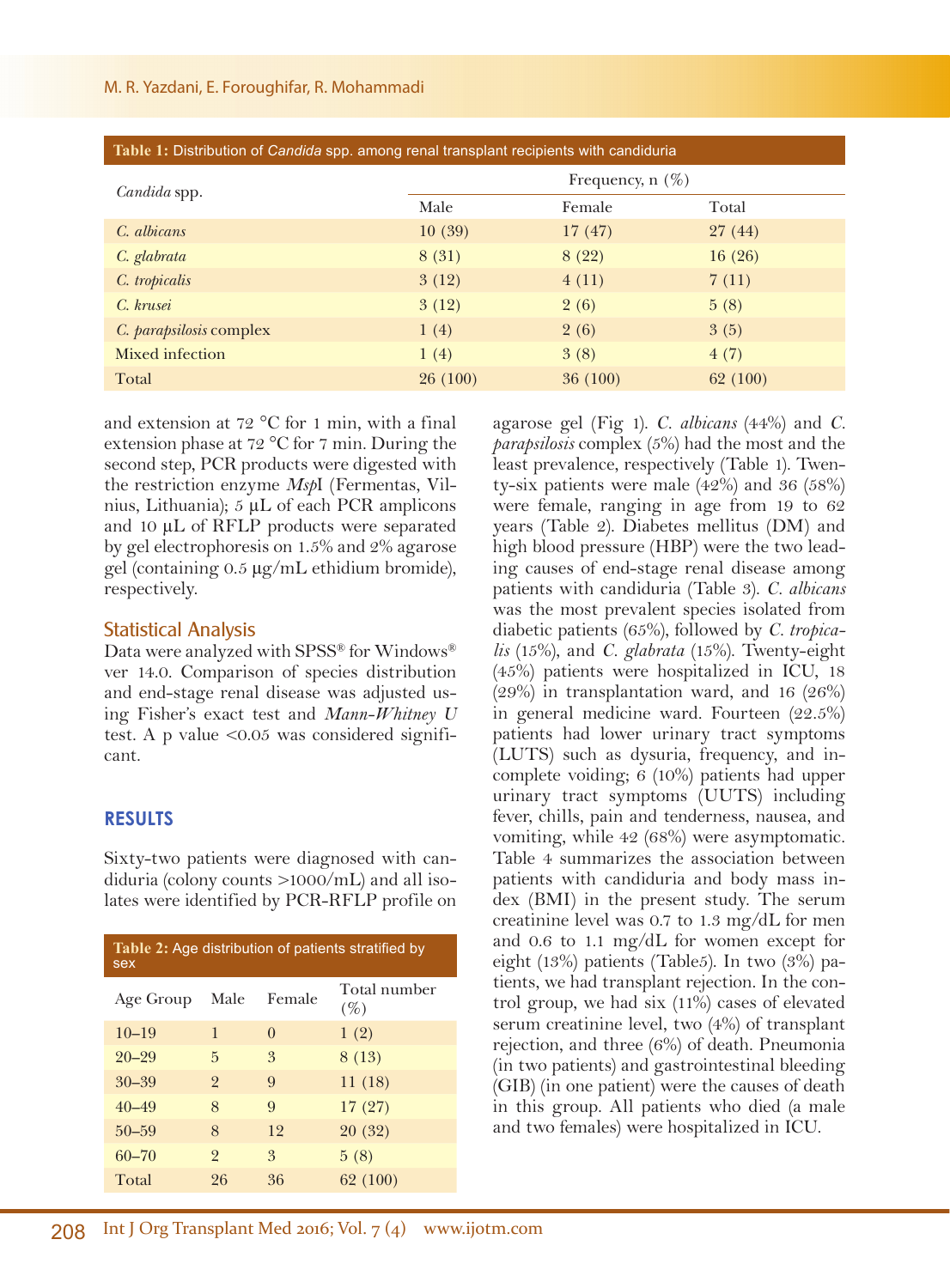| Cause of ESRD             | Frequency $(\% )$ | Candida spp.                                                                                                                                   |
|---------------------------|-------------------|------------------------------------------------------------------------------------------------------------------------------------------------|
| Diabetes mellitus         | 26(42)            | C. albicans $(n=17)$ , C. tropicalis $(n=4)$ , C. glabrata $(n=4)$ , C. krusei<br>$(n=1)$                                                      |
| <b>Hypertension</b>       | 15(24)            | C. albicans $(n=6)$ , C. glabrata $(n=5)$ , C. krusei $(n=3)$ , C. tropicalis<br>$(n=1)$                                                       |
| Cyst                      | 6(10)             | C. glabrata $(n=4)$ , C. krusei $(n=1)$ , C. albicans $(n=1)$                                                                                  |
| Kidney stone              | 6(10)             | C. albicans $(n=2)$ , C. tropicalis $(n=1)$ , Mixed $(n=3)$                                                                                    |
| <b>Glomerulonephritis</b> | 4(7)              | C. albicans $(n=1)$ , C. tropicalis $(n=1)$ , C. glabrata $(n=1)$ , C. parap-<br><i>silosis</i> complex $(n=1)$                                |
| Unknown                   | 5(8)              | C. glabrata $(n=2)$ , C. parapsilosis complex $(n=2)$ , Mixed $(n=1)$                                                                          |
| Total                     | 62 (100)          | C. albicans $(n=27)$ , C. glabrata $(n=16)$ , C. tropicalis $(n=7)$ , C. kru-<br>sei $(n=5)$ , C. parapsilosis complex $(n=3)$ , Mixed $(n=4)$ |

**Table 3:** Causes of end-stage renal disease (ESRD) among patients with candiduria

# **DISCUSSION**

Infections involve 50%–75% of renal transplant recipients with mortality rate ranging from 20% to 60% [13]. *Candida* species are the most common cause of urinary tract fungal infections [14]. The interpretation of candiduria is ambiguous depending on the patient's conditions, changeable cut-off definitions and unpredictable culture results. Safdar, *et al* [15], reported that 11% of renal transplant recipients had at least one episode of candiduria within two months of transplantation. They showed that in renal transplant recipients, the first episode of candiduria appeared after a median of 54 days of renal transplantation (range: 0–97 months). In the present study, 22 (36%) patients had one episode of candiduria during the first month, 26 (42%) had after two months, and 14 (23%) after six months. Candiduria is very frequent in hospitalized patients and is predominantly asymptomatic. This means a large number of infected patients

would have no dysuria, fever, or other urinary tract-related complaints like leukocyturia. There is evidence showing that the frequency of candiduria is associated with antibiotic usage [16]. The incidence of candiduria also varies in different parts of hospitals, being most prevalent in ICUs [17], in accordance with the present study. Pyelonephritis, epididymitis, and prostatitis can also lead to candiduria, especially in old immunosuppressed men  $\lceil 18 \rceil$ . We recognized pyelonephritis in five (8%) patients with upper urinary tract symptoms, but there were no signs of epididymitis

| Table 4: Distribution of body mass index in pa-<br>tients with candiduria |                                         |           |       |          |
|---------------------------------------------------------------------------|-----------------------------------------|-----------|-------|----------|
| Sex                                                                       | Body Mass Index $(kg/m^2)$ ,<br>$n(\%)$ |           |       | Total    |
|                                                                           | $<$ 25                                  | $25 - 30$ | >30   |          |
| Male                                                                      | 11(18)                                  | 11 (18)   | 4 (6) | 26(42)   |
| Female                                                                    | 19(31)                                  | 14 (23)   | 3(5)  | 36(58)   |
| Total                                                                     | 30(48)                                  | 25(40)    | 7(11) | 62 (100) |
|                                                                           |                                         |           |       |          |

| Table 5: The association between elevated serum creatinine level and Candida spp. among patients |                 |                   |               |                              |
|--------------------------------------------------------------------------------------------------|-----------------|-------------------|---------------|------------------------------|
| Patient#                                                                                         | Cr level (from) | $Cr$ level $(to)$ | Candida spp.  | Outcome                      |
|                                                                                                  | 1.1             | $\overline{4}$    | C. albicans   | Lowered back to normal level |
| $\overline{2}$                                                                                   | 0.9             | 3.5               | C. albicans   | Lowered back to normal level |
| 3                                                                                                | 1.3             | 3                 | C. albicans   | Lowered back to normal level |
| $\overline{4}$                                                                                   |                 | 6.5               | C. albicans   | <b>Transplant rejected</b>   |
| $\overline{5}$                                                                                   | 1.2             | 5.8               | C. albicans   | <b>Transplant rejected</b>   |
| 6                                                                                                | 0.9             | 3.1               | C. glabrata   | Lowered back to normal level |
| 7                                                                                                | 1.3             | 3.8               | C. glabrata   | Lowered back to normal level |
| 8                                                                                                | 1.3             | 4.1               | C. tropicalis | Lowered back to normal level |
|                                                                                                  |                 |                   |               |                              |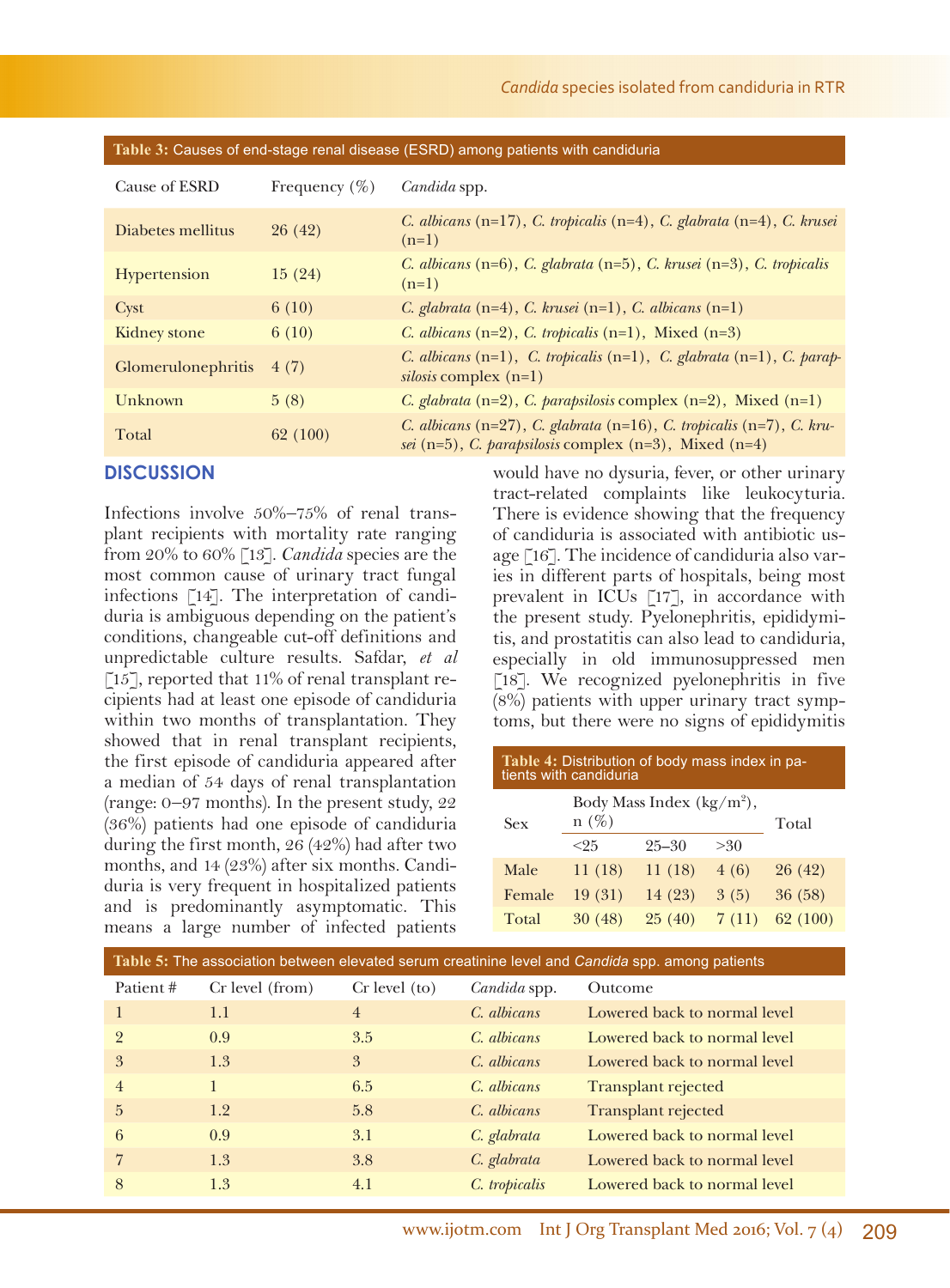#### M. R. Yazdani, E. Foroughifar, R. Mohammadi

or prostatitis in our patients. In comparison with bacteriuria, the majority of patients with candiduria do not present with accompanying septicemia. Some studies showed that 1%–8% of patients with candiduria also present with candidemia. We found no one with candidemia. The risk factors for candiduria include abdominal surgery, urinary tract anatomical abnormalities, comorbidities, admission to ICU, diabetes mellitus, urinary catheterization, use of broad-spectrum antibiotics, female sex, and increased age [19-21]. For example, Richards, *et al* [22], showed that urinary fungal infections take place more often in patients with urinary catheters than in those without urinary catheters (40% *vs* 22%). In contrast to our findings, Harris, *et al* [23], showed that fluconazole usage is a risk factor for *C. glabrata-*mediated diseases. The progression of invasive candidiasis depends on the virulence of the isolate and disability of host defenses [24]. In accordance with the present study, many investigations show that *C. albicans* accounts for 50%–70% of candidurias; it is followed by *C. glabrata, C. tropicalis,* and *C. krusei*  $[25-27]$ . As opposed to the present study, in many investigations, *C. parapsilosis* complex has become a principal *Candida* species that is connected to candidiasis, including candiduria [28, 29]. In conformity with our own investigation, some studies showed that 5%–8% of patients with candiduria have two or more *Candida* species concurrently [6, 21]. In the present study, the male to female ratio was 42/58. The presence of *Candida* in vagina may explain the greater incidence of candiduria in women. The presence of yeast in the urine (positive urine culture), must be evaluated for making an appropriate decision about the necessity of antifungal therapy. *Candida* species affect different groups, so different treatment regimens may be needed. High-risk patients must be treated with antifungal agents rapidly. Although fluconazole is the main antifungal agent used in patients with candiduria, resistant isolates to fluconazole are emerging. Although *C. albicans* remains the principal species isolated from candiduria, non-*C*. *albicans* species are increasing. Due to the fact that candiduria is associated with increased mortality, precise identification of *Candida* species

by molecular techniques can lead to a more appropriate treatment among high risk patients, as we did in the present study.

## **ACKNOWLEDGMENTS**

The authors express their appreciation to Al-Zahra hospital personnel.

#### **CONFLICTS OF INTEREST:** None declared.

#### **REFERENCES**

- 1. Reis MA, Costa RS, Ferraz AS. Causes of death in renal transplant recipients: a study of 102 autopsies from 1968 to 1991. *J R Soc Med* 1995;**88**:24-7.
- 2. Ekberg H, Tedesco-Silva H, Demirbas A, *et al*. Reduced exposure to calcineurin inhibitors in renal transplantation. *N Engl J Med* 2007;**357**:2562-75.
- 3. Fiorante S, López-Medrano F, Lizasoain M, *et al*. Systematic screening and treatment of asymptomatic bacteriuria in renal transplant recipients. *Kidney Int* 2010;**78**:774-81.
- 4. Vinod P, Sharma RK. Opportunistic infections (noncytomegalovirus) in live related renal transplant recipients*. Indian J Urol* 2009;**25**:161-68.
- 5. Bismay K, Mathew A, Rajesh R, *et al*. Disseminated candidiasis 18 years after renal transplantation. *Indian J Nephro* 2012;**22**:462-5.
- 6. Achkar JM, Fries BC. Candida infections of the genitourinary tract. *Clin Microbiol Rev* 2010;23:253-73.
- 7. Moran C, Grussemeyer CA, Spalding JR, *et al*. *Candida albicans* and non-*albicans* bloodstream parison of mortality and costs. Pediatr Infect Dis J 2009;**28**:433-35.
- 8. Mohammadi R, Mirhendi H, Rezaei-Matehkolaei A, *et al*. Molecular identification and distribution profile of Candida species isolated from Iranian patients. *Med Mycol* 2013;**51**:657-63.
- 9. Badiee P. Evaluation of Human Body Fluids for the Diagnosis of Fungal Infections. *Biomed Res Int* 2013;doi:10.1155/2013/698325
- 10. Borman AM, Linton CJ, Miles S-J, *et al*. Ultra-rapid preparation of total genomic DNA from isolates of yeast and mould using Whatman FTA filter paper technology-a reusable DNA archiving system. *Med Mycol* 2006;**44**:389-98.
- 11. Mirhendi H, Makimura K, Khoramizadeh M, Yamaguchi H. A one-enzyme PCR-RFLP assay for identification of six medically important Candida species. *Nihon Ishinkin Gakkai Zasshi* 2006;**47**:225-9.
- 12. White TJ, Bruns T, Lee S, Taylor J. Amplification